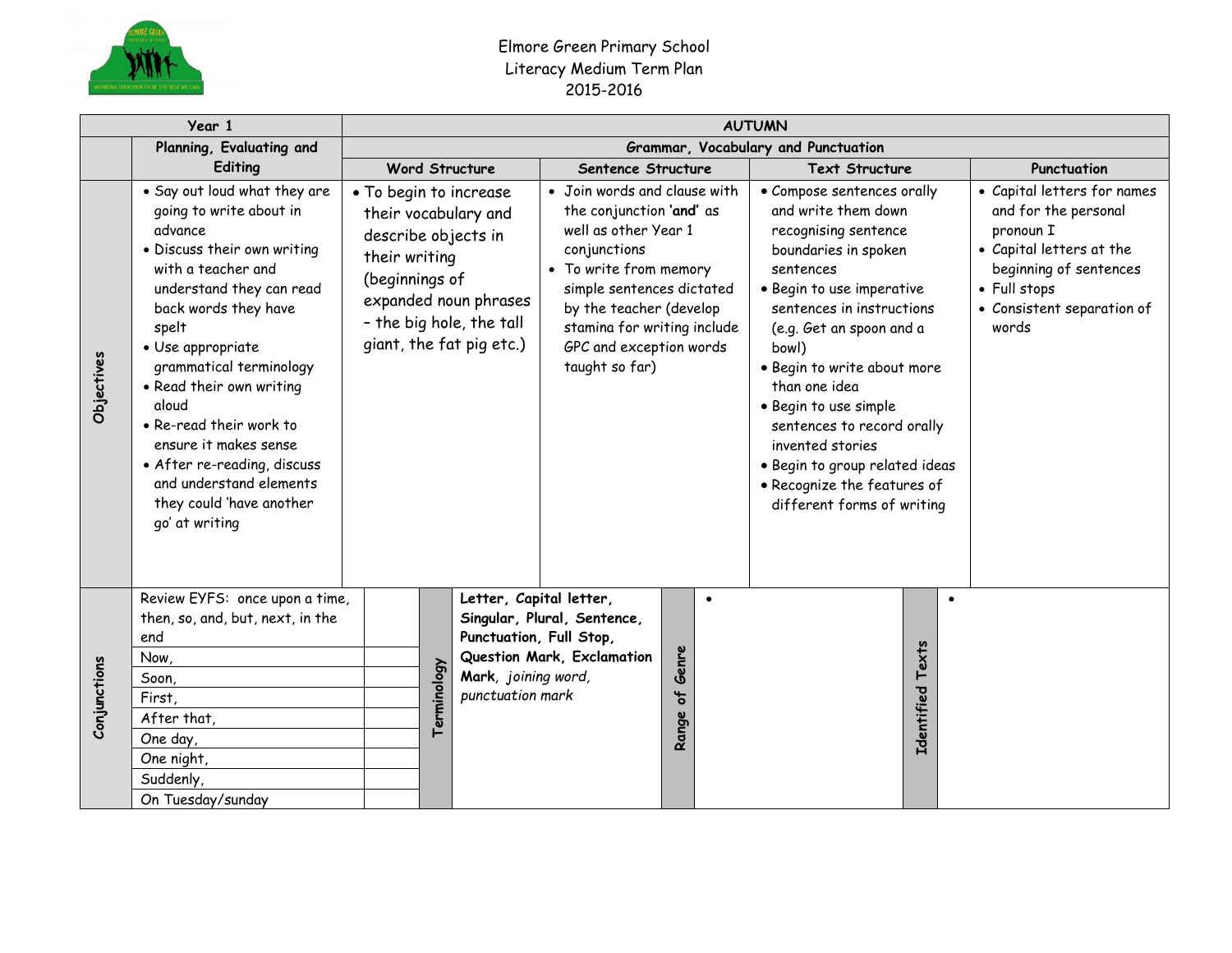

| Year 1       |                                                                                                                                                                                                                                                                                                                                                                                                                                       | <b>SPRING</b>                                                                                                                                                |             |                                         |                                                                                                                                                                                                                                                                |                                                     |                                                                                                                                                                                                                                                                                                                                                                                                                                            |                                                                                                                                                                                                                                               |  |  |
|--------------|---------------------------------------------------------------------------------------------------------------------------------------------------------------------------------------------------------------------------------------------------------------------------------------------------------------------------------------------------------------------------------------------------------------------------------------|--------------------------------------------------------------------------------------------------------------------------------------------------------------|-------------|-----------------------------------------|----------------------------------------------------------------------------------------------------------------------------------------------------------------------------------------------------------------------------------------------------------------|-----------------------------------------------------|--------------------------------------------------------------------------------------------------------------------------------------------------------------------------------------------------------------------------------------------------------------------------------------------------------------------------------------------------------------------------------------------------------------------------------------------|-----------------------------------------------------------------------------------------------------------------------------------------------------------------------------------------------------------------------------------------------|--|--|
|              | Planning, Evaluating and                                                                                                                                                                                                                                                                                                                                                                                                              | Grammar, Vocabulary and Punctuation                                                                                                                          |             |                                         |                                                                                                                                                                                                                                                                |                                                     |                                                                                                                                                                                                                                                                                                                                                                                                                                            |                                                                                                                                                                                                                                               |  |  |
|              | Editing                                                                                                                                                                                                                                                                                                                                                                                                                               | <b>Word Structure</b>                                                                                                                                        |             |                                         | Sentence Structure                                                                                                                                                                                                                                             |                                                     | <b>Text Structure</b>                                                                                                                                                                                                                                                                                                                                                                                                                      | Punctuation                                                                                                                                                                                                                                   |  |  |
| Objectives   | . Say out loud what they are<br>going to write about in<br>advance<br>· Discuss their own writing<br>with a teacher and<br>understand they can read<br>back words they have<br>spelt<br>• Use appropriate<br>grammatical terminology<br>• Read their own writing<br>aloud<br>• Re-read their work to<br>ensure it makes sense<br>• After re-reading, discuss<br>and understand elements<br>they could 'have another<br>go' at writing | • To begin to increase<br>their vocabulary and<br>describe objects in<br>of expanded noun<br>phrases - the big hole,<br>the tall giant, the fat<br>pig etc.) |             | their writing (beginnings               | • Join words and clause with<br>the conjunction 'and' as<br>well as other Year 1<br>conjunctions<br>• To write from memory<br>simple sentences dictated<br>by the teacher (develop<br>stamina for writing include<br>GPC and exception words<br>taught so far) |                                                     | • Compose sentences orally<br>and write them down<br>recognising sentence<br>boundaries in spoken<br>sentences<br>· Begin to use imperative<br>sentences in instructions<br>(e.g. Get an spoon and a<br>bowl)<br>· Begin to write about more<br>than one idea<br>· Begin to use simple<br>sentences to record orally<br>invented stories<br>· Begin to group related<br>ideas<br>• Recognize the features of<br>different forms of writing | Capital letters for<br>$\bullet$<br>names and for the<br>personal pronoun I<br>Capital letters at the<br>beginning of sentences<br>Full stops<br>$\bullet$<br>Question marks<br><b>Exclamation marks</b><br>Consistent separation<br>of words |  |  |
| Conjunctions | Review EYFS: once upon a time, then,<br>so, and, but, next, in the end<br>Now,<br>Soon,<br>First,<br>After that,<br>One day,<br>One night,<br>Suddenly,                                                                                                                                                                                                                                                                               |                                                                                                                                                              | Terminology | Mark, joining word,<br>punctuation mark | Letter, Capital letter,<br>Singular, Plural, Sentence,<br>Punctuation, Full Stop,<br>Question Mark, Exclamation                                                                                                                                                | $\bullet$<br>Genres<br>$\overline{\sigma}$<br>Range | $\bullet$<br>Texts<br>Identified                                                                                                                                                                                                                                                                                                                                                                                                           |                                                                                                                                                                                                                                               |  |  |
|              | On Tuesday/sunday                                                                                                                                                                                                                                                                                                                                                                                                                     |                                                                                                                                                              |             |                                         |                                                                                                                                                                                                                                                                |                                                     |                                                                                                                                                                                                                                                                                                                                                                                                                                            |                                                                                                                                                                                                                                               |  |  |